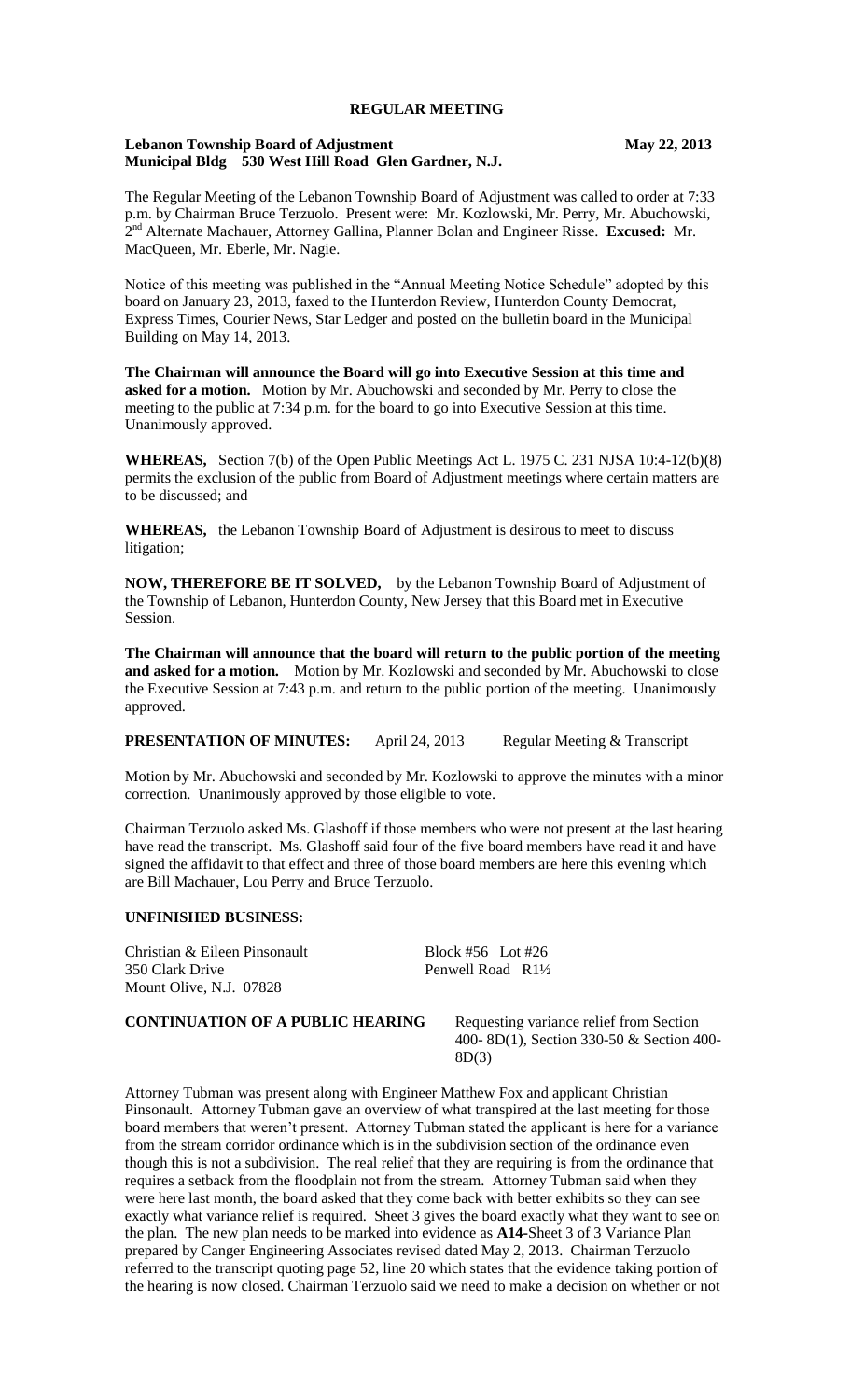#### **Lebanon Township Board of Adjustment May 22, 2013 Page2**

we are going to reopen the public hearing. Attorney Gallina said we will need to reopen the hearing. Attorney Tubman agreed that the hearing needed to be reopened. Motion by Mr. Kozlowski and seconded by Mr. Abuchowski to reopen the public portion of the hearing. Unanimously approved.

At this time, Attorney Tubman had Engineer Fox give additional testimony. Engineer Fox stated at the request of the board the plans have been amended to reflect the changes the board asked for. The plan now shows the 100' floodplain limit as well as the line set 10' uplands from that delineation. The existing conditions, the barn, silo and the other farm buildings are indicated in the light dash line and the proposed driveway and proposed dwelling are super imposed over the top in the dark line that are indicated on the plans. Engineer Fox said they also revised the zoning schedule to address the setback from the floodplain limit. The setback from the floodplain limit was 28.8' and they have reduced it to 16.1'. Mr. Kozlowski asked if the corner of the building is going to be in the 100 year floodplain and the 10' setback line. Engineer Fox said one of the limitation with our flood hazard area is that they are limited to 5000 square feet of vegetation removal. Engineer Fox showed on the plan where they plan to remove the vegetation in order to have a yard. They want to be able to maintain a lawn. Mr. Kozlowski asked about the dotted line inside the garage. Engineer Fox said that is the limit within the garage. Mr. Kozlowski made noted of the crawl space underneath the living space. Planner Bolan asked about the crawl space under the garage. Engineer Fox said it is a slab. Mr. Kozlowski asked about the driveway and if there was going to be wide enough for 2 cars or just a single lane. Planner Bolan said the driveway is 22' wide. Planner Bolan commented that the building and driveway hasn't changed on the new sheet. Engineer Fox said all they did was make the plans more readable. Mr. Kozlowski referred to the top of the bank and asked if the line drawn was to signify the top of the bank. Engineer Fox said yes referring to Sheet III.

Chairman Terzuolo asked Engineer Fox to clarify the 5000 square feet of disturbance. Engineer Fox said this would be done with our flood hazard permit. Chairman Terzuolo said from reading the transcript there is concern of exiting the driveway coming from the west on Penwell Road. Chairman Terzuolo said if grass is not considered vegetation, what is wildflower mix? Engineer Risse said the DEP is looking at indigenous plants. Attorney Tubman said the limit is on existing vegetation and replacing it with grass is considered removal. The discussion then centered on clearing brush along the road for safety reasons. Attorney Tubman said the DEP allows for a driveway, clearance and it doesn't count against the 5000 sq. feet. It could be applied to a site triangle clearance. Mr. Perry asked if it were the home owner who maintains this area. Attorney Tubman said the DEP in the 2007 rule adoption created what is called riparian zones adjacent to streams and then placed limits on how much disturbance that can be done and tells them the amount of disturbance that is permitted. It says nothing about maintenance.

Chairman Terzuolo asked what **A12** is. Attorney Gallina said it is correspondence from the Hunterdon County Tax Board. Planner Bolan said the assessment on the property was changed based on a denial from DEP to be a home site. Attorney Gallina said the land had been assessed at \$111,700.00 and then reduced to \$11,700.00. The total assessment went from \$118,700.00 to \$18,700.00 per Attorney Gallina. Chairman Terzuolo said the property taxes were reduced because it could not be built on. The answer was yes. Attorney Gallina said the letter was misconstrued as a denial when the Highlands granted an Exemption II.

Mr. Perry asked how high is the space going to be from the ground level to where the water is going to travel when it gets flooded in that area underneath of house. Engineer Fox said at the rear corner of the proposed building, there will be no fill on the site, it will be set at existing grade. It will be 457.8'. First floor elevation is 459.7 which is almost 2' and the louver is almost 8" high. Mr. Perry asked if that will control the water. Engineer Fox said yes. Mr. Machauer asked is the louvers were set flush on the ground. Engineer Fox said the requirements are they have to be a few inches above the ground. Planner Bolan referred to the driveway and whether you can have a turnout space. It would be nice to have a turnout instead of having to back out on to the road. Engineer Fox said they have 51' of driveway and would need 24' to back up. Engineer Fox said he doesn't have problem with it, but at this time hasn't made any provisions for it. There was a brief discussion on this issue. At the conclusion of the board's discussion, Chairman Terzuolo opened the hearing to the public for questions. There were none. Chairman Terzuolo announced that the evidence taking portion of the hearing is now closed. Attorney Tubman was asked to give her summation at this time.

At the conclusion of Attorney Tubman's summation, the board deliberated. There were concerns regarding the stream being so close to the dwelling and the backing out on to Penwell Road.